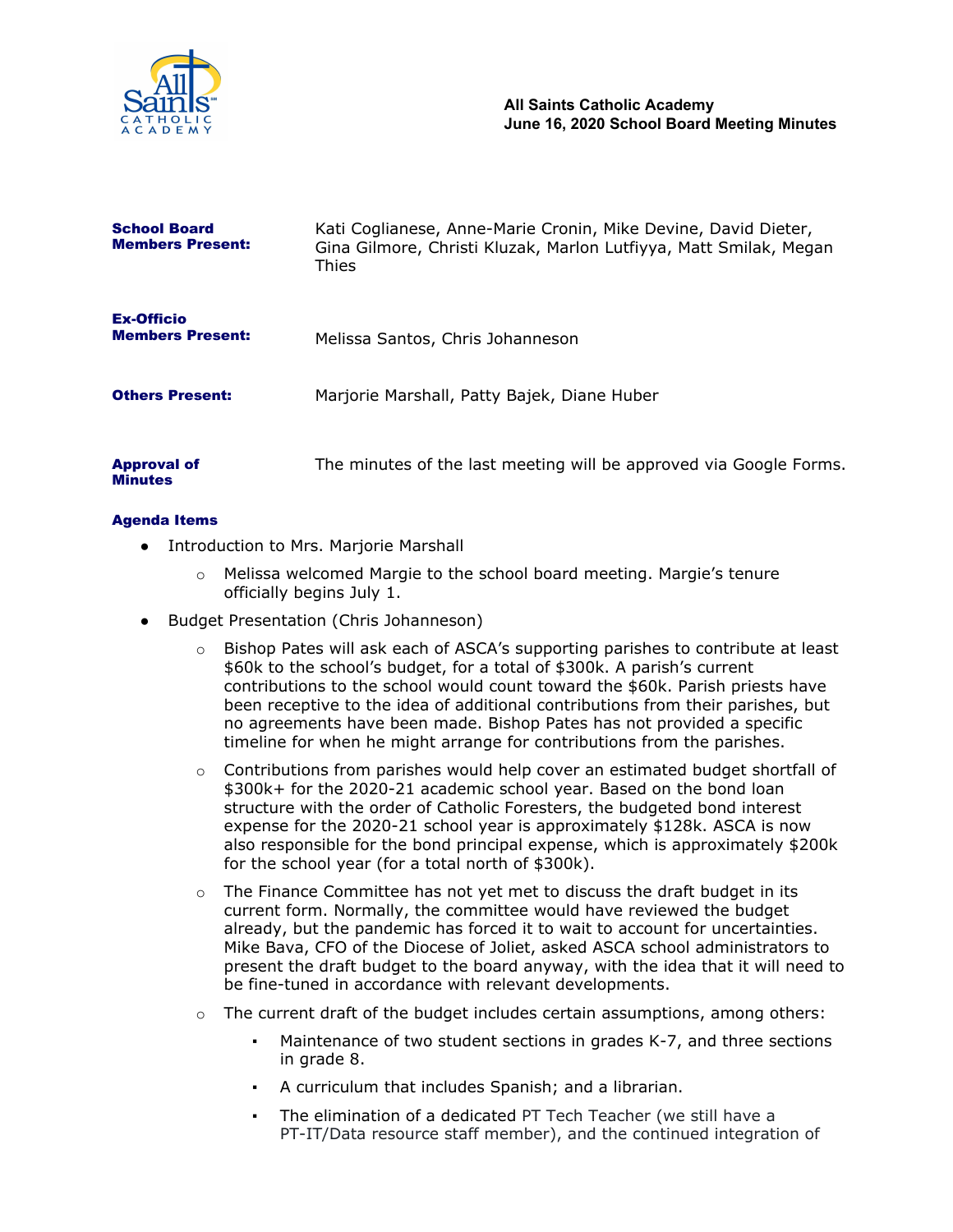

## **All Saints Catholic Academy June 16, 2020 School Board Meeting Minutes**

education about information technology into classroom instruction at each grade level.

- An enrollment of 406 students.
- A preschool enrollment of 52 (enrollment for the 2019-20 school year ended at 53).
- No increase to preschool or K-8 tuition.
- The continuance of a multi-child tuition discount for full-time kindergarten through eighth grade families.
- o The board discussed potential ways to reduce anticipated expenses for the 2020-21 school year, including a refinance of the school's capital loan. ASCA would need to work with Mike Bava to refinance the loan (the loan was granted to the diocese).
- $\circ$  The school board will receive another budget update at its meeting in July.
- Enrollment Update
	- $\circ$  ASCA finished the 2019-20 school year with 432 students. The school had budgeted for 442 students.
	- $\circ$  To date, 43 students new to ASCA have enrolled for the 2020-21 school year.
	- o Total enrollment is currently at 379.
	- $\circ$  Fifty-one students have applied for Tuition Tax Credit Scholarships through Empower Illinois for the next school year. Forty students are currently on the waitlist. Six students from three current ASCA families have received awards. Additional awards in the amount of \$8k total are still available.
	- $\circ$  The Catholic Education Foundation has awarded \$21k to 17 ASCA students. The school is working with the relevant sponsoring/supporting parishes on financial assistance award packages.
	- $\circ$  ASCA received three additional preschool registrations after the resumption of in-person tours in June.
- Diocese Update/Fall School Opening Update
	- $\circ$  The diocese has announced that schools in the diocese will reopen in the fall (August). The school and school board are brainstorming ways to market the reopening.
	- $\circ$  ASCA has received a template from the diocese for a reopening plan. The template is due June 30. Melissa, in consultation with Margie, has already spearheaded the development of a reopening plan. Margie will transfer the plan to the template by the deadline.
		- After the diocese reviews the plan, it will likely offer suggestions.
	- $\circ$  ASCA continues to focus on contingency plans for remote learning in the event of a disruption to the current plan for reopening.
- Teacher Update
	- o Mary Fodor (Grade 6 language arts) has resigned.
	- $\circ$  The school is looking for someone who can work part-time as a language arts teacher and provide IT instruction part-time.
	- o ASCA hired a new junior high math teacher.